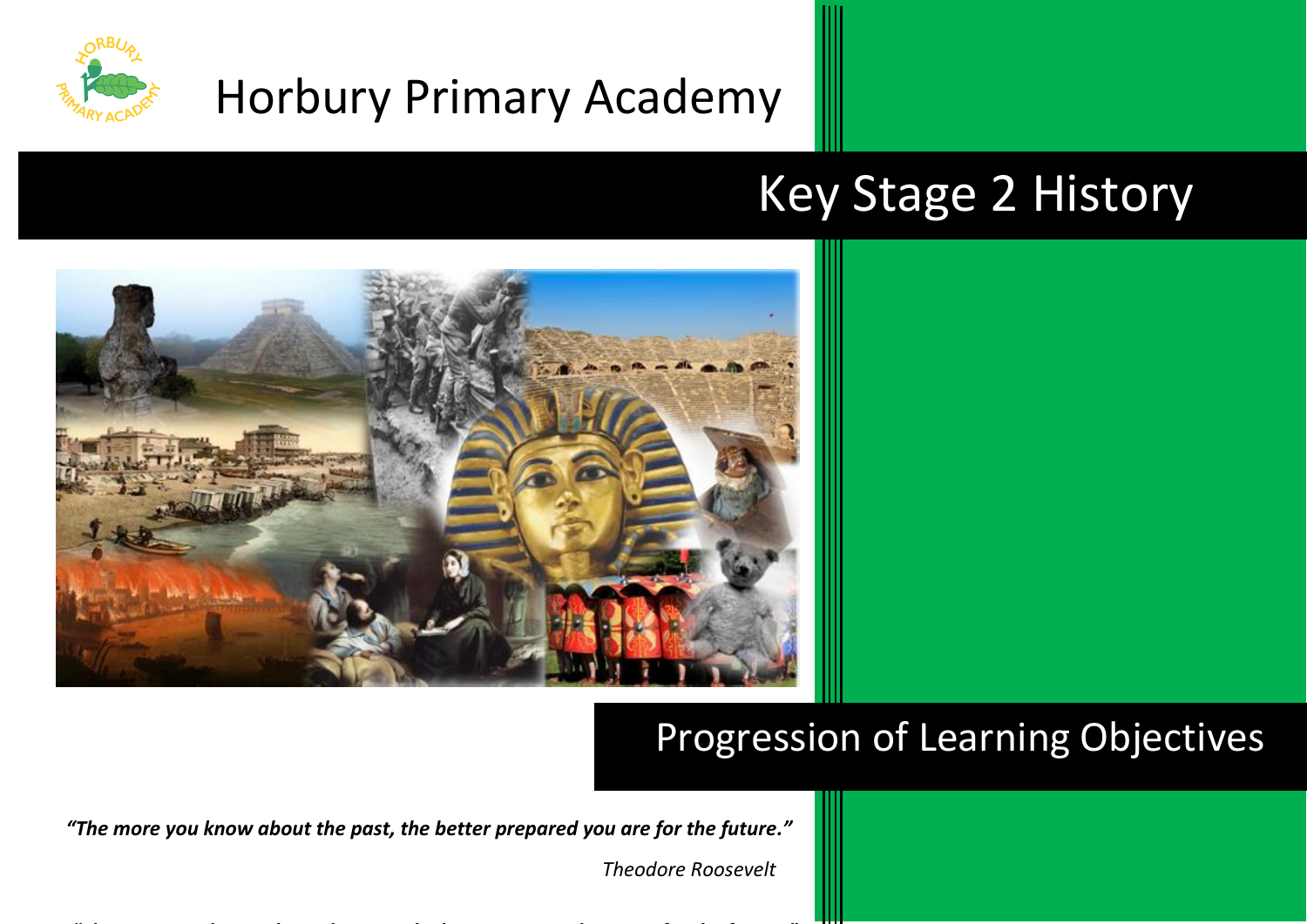## **History: Key Stage Two**

### **National Curriculum**

Pupils should continue to develop a chronologically secure knowledge and understanding of British, local and world history, establishing clear narratives within and across the periods they study. They should note connections, contrasts and trends over time and develop the appropriate use of historical terms. They should regularly address and sometimes devise historically valid questions about change, cause, similarity and difference, and significance. They should construct informed responses that involve thoughtful selection and organisation of relevant historical information. They should understand how our knowledge of the past is constructed from a range of sources.

| <b>History Coverage: Key Stage Two</b> |                                   |                            |                                     |                            |
|----------------------------------------|-----------------------------------|----------------------------|-------------------------------------|----------------------------|
|                                        | Year <sub>3</sub>                 | Year 4                     | Year 5                              | Year <sub>6</sub>          |
| <b>Changes to Britain from Stone</b>   | Stone Age to Iron Age             |                            |                                     |                            |
| Age to Iron Age                        |                                   |                            |                                     |                            |
| The Roman Empire and its               |                                   | The Romans                 |                                     |                            |
| impact on Britain                      |                                   |                            |                                     |                            |
| <b>Britain's settlements by Anglo-</b> |                                   |                            | Anglo-Saxons                        |                            |
| <b>Saxons and the Scots</b>            |                                   |                            |                                     |                            |
| The Viking and the Anglo-Saxon         |                                   |                            | The Vikings                         |                            |
| struggle for the kingdom of            |                                   |                            |                                     |                            |
| <b>England to the time of Edward</b>   |                                   |                            |                                     |                            |
| the Confessor                          |                                   |                            |                                     |                            |
| A local History study                  | The importance of castles -       | The History of Horbury and | Can you dig it? Coal mining and the | World War 1                |
|                                        | Sandal Castle                     | our school                 | industrial revolution in Wakefield  |                            |
|                                        |                                   |                            | Crime and Punishment                |                            |
| A study of an aspect or theme in       | The importance of castles -Sandal |                            | Can you dig it? Coal mining and the | World War 1                |
| <b>British History that extends</b>    | Castle                            |                            | industrial revolution in Wakefield  |                            |
| pupils chronological knowledge         |                                   |                            |                                     |                            |
| beyond 1066                            |                                   |                            | <b>Crime and Punishment</b>         |                            |
|                                        |                                   |                            | Space Race                          |                            |
| The achievements of the earliest       | Ancient Egypt                     |                            |                                     | The Mayans                 |
| civilisations                          |                                   |                            |                                     |                            |
| <b>Ancient Greece</b>                  |                                   | <b>Ancient Greeks</b>      |                                     |                            |
| A Non-European society that            | Ancient Egypt                     |                            |                                     | The Mayans                 |
| contrasts with British History         |                                   |                            |                                     | Early Islamic civilisation |

**Horbury Primary Academy**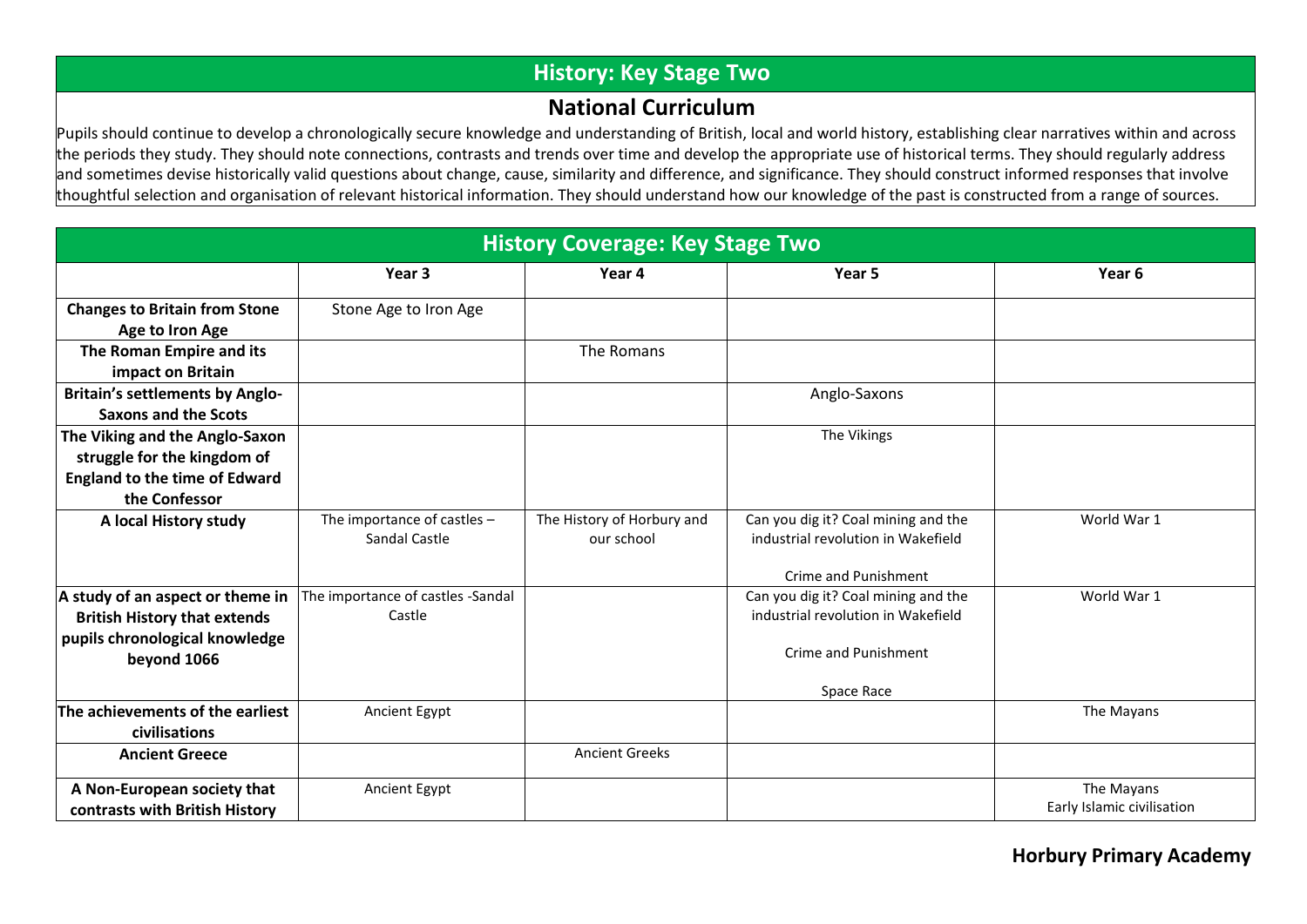| <b>British History: Lower Key Stage 2</b> |                                                                                                                                                                                                                                                                                                                                                                                                                                                                                                                                                                                                                                                                                                                                                                                                                                                                                                                                                                                                                                                                                                                                                                                                                                                                                                                                                                                                                                                                                                                                                                                                                                                                                                                                                                                                                                                                                                                                                                                                                                                                                                                                                                                                  |                                                                                                                                                                                                                                                                                                                                |  |  |  |
|-------------------------------------------|--------------------------------------------------------------------------------------------------------------------------------------------------------------------------------------------------------------------------------------------------------------------------------------------------------------------------------------------------------------------------------------------------------------------------------------------------------------------------------------------------------------------------------------------------------------------------------------------------------------------------------------------------------------------------------------------------------------------------------------------------------------------------------------------------------------------------------------------------------------------------------------------------------------------------------------------------------------------------------------------------------------------------------------------------------------------------------------------------------------------------------------------------------------------------------------------------------------------------------------------------------------------------------------------------------------------------------------------------------------------------------------------------------------------------------------------------------------------------------------------------------------------------------------------------------------------------------------------------------------------------------------------------------------------------------------------------------------------------------------------------------------------------------------------------------------------------------------------------------------------------------------------------------------------------------------------------------------------------------------------------------------------------------------------------------------------------------------------------------------------------------------------------------------------------------------------------|--------------------------------------------------------------------------------------------------------------------------------------------------------------------------------------------------------------------------------------------------------------------------------------------------------------------------------|--|--|--|
|                                           | <b>National Curriculum Links:</b><br>Changes to Britain from Stone Age to Iron Age, The Roman Empire and its impact on Britain, A local History study, A study of an aspect or theme in British<br>History that extends pupils chronological knowledge beyond 1066.<br>Topics covered include: Stone Age to Iron Age (Yr3), Castles in Britain (Yr3), Romans (Yr4), History of Horbury and our School (Yr4)<br>Links made across chronology will be highlighted yellow                                                                                                                                                                                                                                                                                                                                                                                                                                                                                                                                                                                                                                                                                                                                                                                                                                                                                                                                                                                                                                                                                                                                                                                                                                                                                                                                                                                                                                                                                                                                                                                                                                                                                                                           |                                                                                                                                                                                                                                                                                                                                |  |  |  |
|                                           | <b>Objectives for Topics</b>                                                                                                                                                                                                                                                                                                                                                                                                                                                                                                                                                                                                                                                                                                                                                                                                                                                                                                                                                                                                                                                                                                                                                                                                                                                                                                                                                                                                                                                                                                                                                                                                                                                                                                                                                                                                                                                                                                                                                                                                                                                                                                                                                                     | <b>Vocabulary</b>                                                                                                                                                                                                                                                                                                              |  |  |  |
| $\boldsymbol{\omega}$<br>Year             | <b>Stone Age to Iron Age</b><br>Know the meaning of the term prehistoric and order the three periods (from the Stone Age to Iron Age) placing<br>$\bullet$<br>them into a timeline showing key events and how it fits in to the wider British history. Secure understanding of the<br>meaning of BC and AD. Know that the Stone Age, Iron Age and Bronze Age are called this because of the materials<br>available to the people at that time.<br>Research two periods in history (Egyptians) noting similarities and differences in the way they lived.<br>$\bullet$<br>Understand what early humans needed to survive, making comparisons with present day needs.<br>Describe how stone agers hunted and gathered for food identifying different animals that were around in Stone Age<br>$\bullet$<br>times that are now extinct.<br>Describe what Stone Agers used animal skins for (clothing and building houses).<br>$\bullet$<br>Explain how farming changed the lives of stone agers including their ability to tame wild animals towards the end of<br>the Neolithic period (end of the Stone Age).<br>Describe the difference between different sorts of Stone Age homes and how they changed through the ages<br>including the introduction of permanent settlements.<br>Recognise the importance of archeologic sites and discoveries. Conduct own research and investigate a range of<br>$\bullet$<br>resources in order to discover what they can about the Orkney Islands and Skara Brae and the people who lived<br>there. What does Skara Brae tell us about life in the Stone Age?<br>Explain how the discovery of bronze changed life in Britain within this period, understanding the concept of mining.<br>Learn and begin to draw own conclusions about Stonehenge and the mystery surrounding how it was built.<br>Summarise the key changes from the beginning of the Stone Age to the end of the Iron Age, understanding the<br>$\bullet$<br>significance of hillforts.<br>Know that the people who lived during the Iron Age were the Celts describing. Ask own questions to research in<br>$\bullet$<br>order to find out about the Celts.<br>Cross curricular links: | <b>Stone Age</b><br>Iron Age<br>Prehistory<br>Hunter-gatherer<br>Nomad<br>Palaeolithic<br>Mesolithic<br>Neolithic<br>Tribe<br>Neanderthal<br>Homosapiens<br>Pelt<br>Beaker<br>Celt<br><b>Bronze</b><br>Roundhouse<br>Hillfort<br>Quern<br>Smelting<br>Druid<br><b>Borer</b><br>Domesticate<br><b>BC</b><br>Chronology<br>Celts |  |  |  |
|                                           | Explore cave paintings and how and why these were used by Stone Agers to tell stories.<br>$\bullet$                                                                                                                                                                                                                                                                                                                                                                                                                                                                                                                                                                                                                                                                                                                                                                                                                                                                                                                                                                                                                                                                                                                                                                                                                                                                                                                                                                                                                                                                                                                                                                                                                                                                                                                                                                                                                                                                                                                                                                                                                                                                                              |                                                                                                                                                                                                                                                                                                                                |  |  |  |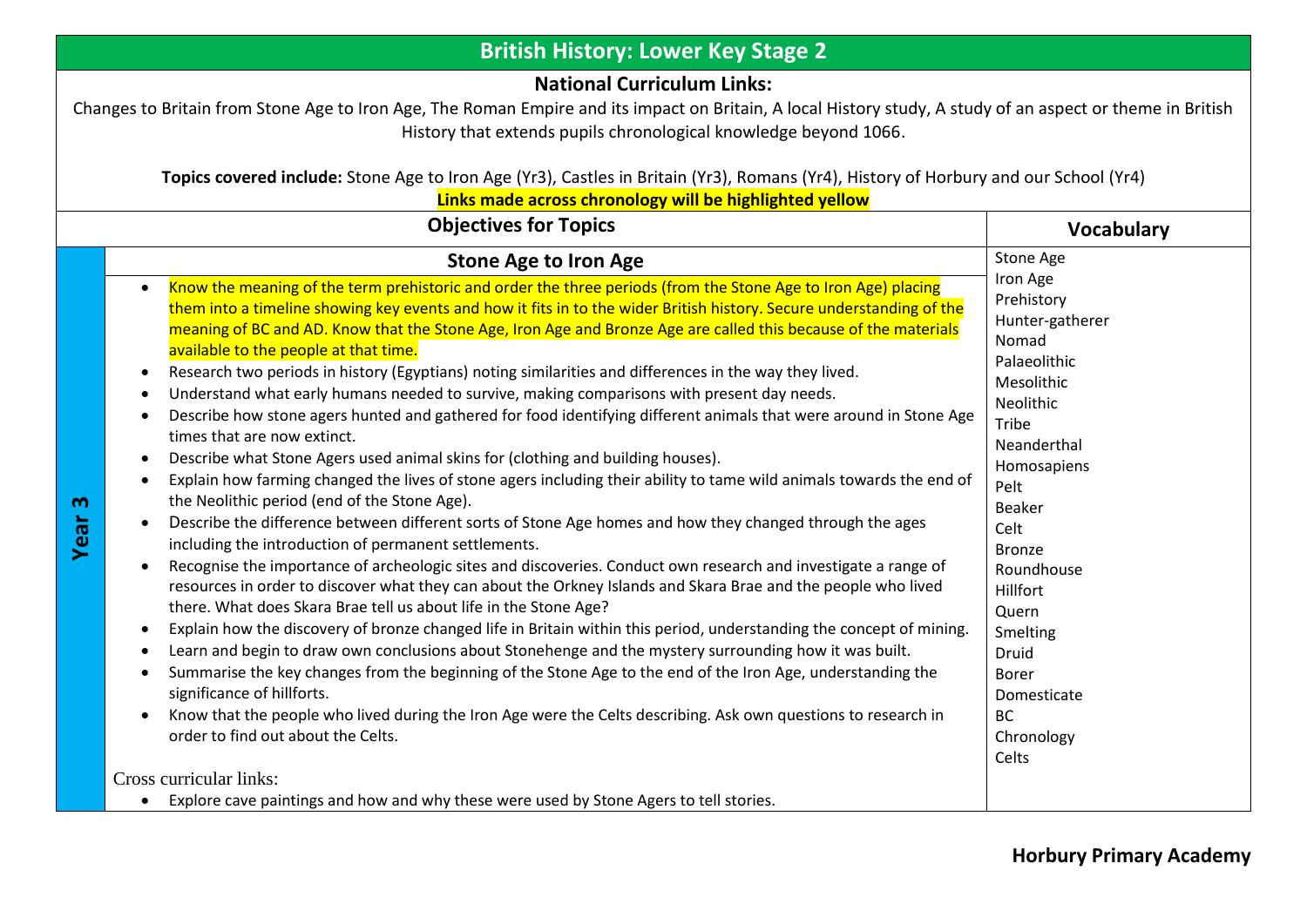|                   | The History of Castles - Local history (Sandal Castle)                                                                                                                                                                                                                                                                                                                                                                                                                                                                                                                                                                                                                                                                                                                                                                                                                                                                                                                                                                                                                                                                                                                                                                                                                                                                                                                                                                                                                | Castle                                                                                                                                                                                                        | Sandal Magna                                                                                                                                                                      |
|-------------------|-----------------------------------------------------------------------------------------------------------------------------------------------------------------------------------------------------------------------------------------------------------------------------------------------------------------------------------------------------------------------------------------------------------------------------------------------------------------------------------------------------------------------------------------------------------------------------------------------------------------------------------------------------------------------------------------------------------------------------------------------------------------------------------------------------------------------------------------------------------------------------------------------------------------------------------------------------------------------------------------------------------------------------------------------------------------------------------------------------------------------------------------------------------------------------------------------------------------------------------------------------------------------------------------------------------------------------------------------------------------------------------------------------------------------------------------------------------------------|---------------------------------------------------------------------------------------------------------------------------------------------------------------------------------------------------------------|-----------------------------------------------------------------------------------------------------------------------------------------------------------------------------------|
| m<br>Year         | To know what a castle is (features)<br>To know when and why castles were introduced and build a chronological understanding related to own life<br>To investigate evidence and decide whether castles were built for defence or attack (link to features and invaders)<br>To know the locality, features and the purpose of Sandal Castle<br>To describe how Sandal Castle has changed over time<br>Compare and contrast Sandal Castle with early hillforts from the Stone Age/Iron Age<br>To understand why Sandal is famous - Battle of Wakefield<br>To predict why castles are no longer in use in the present day and investigate further<br><b>Sandal Castle visit</b>                                                                                                                                                                                                                                                                                                                                                                                                                                                                                                                                                                                                                                                                                                                                                                                           | Defence<br><b>Attack</b><br>Invaders<br>Moat<br>Bailey<br><b>Battlements</b><br>Drawbridge<br>Portcullis<br>Barbican<br>Tower<br>Turret<br>Arrow Loops<br>Gatehouse<br><b>Curtain Wall</b><br>Keep<br>Parapet | <b>Hillforts</b><br>Stone Age<br>Iron Age<br>Motte and<br>Bailey<br>Battle of<br>Wakefield<br><b>Primary Sources</b><br>Secondary<br>Sources                                      |
| Year <sub>4</sub> | <b>The Romans</b><br>Recall prior knowledge about a time period (Ancient Egypts, Ancient Greeks) and record own inquiry questions<br>$\bullet$<br>based upon a historical time period.<br>Plot key events on a timeline including the establishment of Rome using centuries and round up time differences<br>$\bullet$<br>into centuries and decades - showing an awareness of BC and AD.<br>Explain how Roman inventions from the past have shaped our lives today and present this in a poster format - roads,<br>$\bullet$<br>glass, cabbage, wine and law and order (link to local archaeological finds in Wakefield)<br>Explain how historic items and artefacts from the Roman Period can be used to help build up a picture of life in<br>the past. Compare how the lives of the wealthy and poor were different.<br>Use secondary sources to research the invasion of the Romans in Britain and the impact this had upon the<br>$\bullet$<br>Britons (Celts) including knowledge of Hadrian's Wall.<br>Research two versions of an event - Boudicca - describing how they differ and why. Use research and<br>understanding of the event to record an accurate diary including key dates and events.<br>Research the outfits worn by Roman soldiers and learn advantages and disadvantages of aspects of the armour<br>Describe a Roman soldier's life through secondary sources and record a postcard including key aspects - work and<br>leisure activities | Romans<br>Romanisation<br>Invade<br>conquer<br>Mosaic<br>Arch<br>Chariot<br>Hypocaust<br>Tunic<br>Aquila<br>Pantheon<br>Testudo<br>Circus<br><b>Maximus</b><br>Legionary                                      | Empire<br>Toga<br>Aqueduct<br>Coliseum<br>Centurion<br>Emperor<br>Amphitheatre<br>Senate<br>Gladiator<br>Republic<br>Londinium<br>Roman Baths<br><b>Boudicca</b><br>Julius Caesar |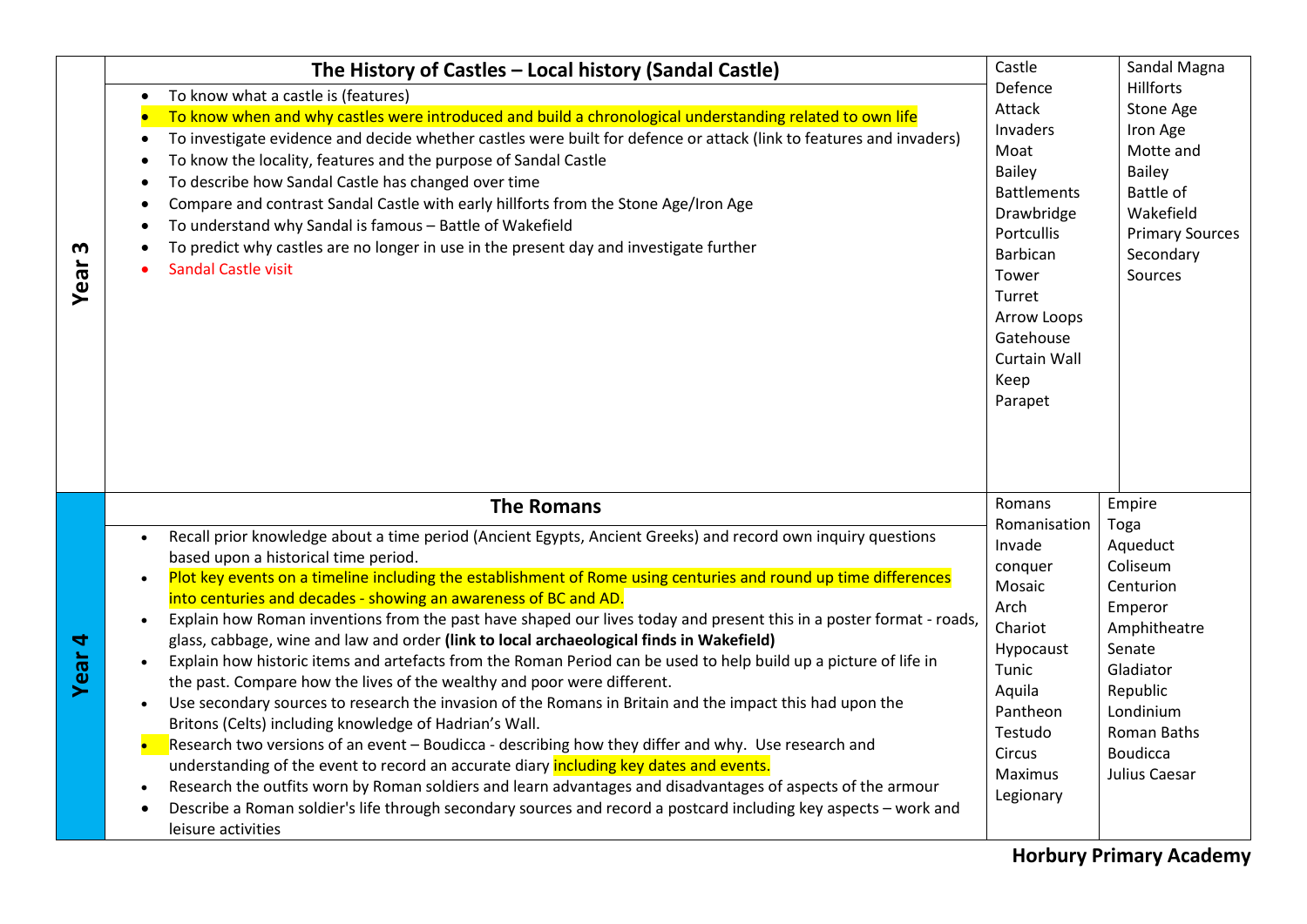|                                                           | Demonstrate an understanding of specific vocabulary that relates to the Roman Empire and use those words in the<br>correct contexts.<br>Roman Impact visitor (Visit from Portals from the Past - Roman Day)                                                                                                                                                                                                                                                                                                                                                                                                                                                                                                                                                                                                                                                                                                                                                                               |                                                                                                                                                                                         |
|-----------------------------------------------------------|-------------------------------------------------------------------------------------------------------------------------------------------------------------------------------------------------------------------------------------------------------------------------------------------------------------------------------------------------------------------------------------------------------------------------------------------------------------------------------------------------------------------------------------------------------------------------------------------------------------------------------------------------------------------------------------------------------------------------------------------------------------------------------------------------------------------------------------------------------------------------------------------------------------------------------------------------------------------------------------------|-----------------------------------------------------------------------------------------------------------------------------------------------------------------------------------------|
|                                                           | Local History - Horbury and our school                                                                                                                                                                                                                                                                                                                                                                                                                                                                                                                                                                                                                                                                                                                                                                                                                                                                                                                                                    | Victorian                                                                                                                                                                               |
| $\blacktriangleleft$<br>$\boldsymbol{\sigma}$<br><b>e</b> | To understand why Horbury developed where it did (Horbury Bridge, cotton mills, farming, coal mining)<br>$\bullet$<br>Know facts about the historical buildings in Horbury and have an awareness of their chronology, comparing the style<br>of modern buildings with those of the past.<br>Research what school life was like for a child in the Edwardian period and be aware of the subjects taught including<br>the 3Rs and drill.<br>Identify similarities and differences between their own lives and a child of the past.<br>Describe how Horbury Primary Academy has changed since its establishment in 1913.<br>Explain how log books (primary sources) and photographs help to build up a picture of life in the past<br>Consider the validity of primary sources through a school questionnaire.<br>Explore how culture and religion have become more diverse within our locality using history sources such as the<br>census.<br>Walk around Horbury following Horbury Trail. | Edwardian<br>Drill<br>Census<br>Primary evidence<br>Secondary evidence<br>Questionnaire<br>Chronology<br>Past<br>Carr Lodge<br>Photography<br>Tithe Barn street<br>Log books<br>diverse |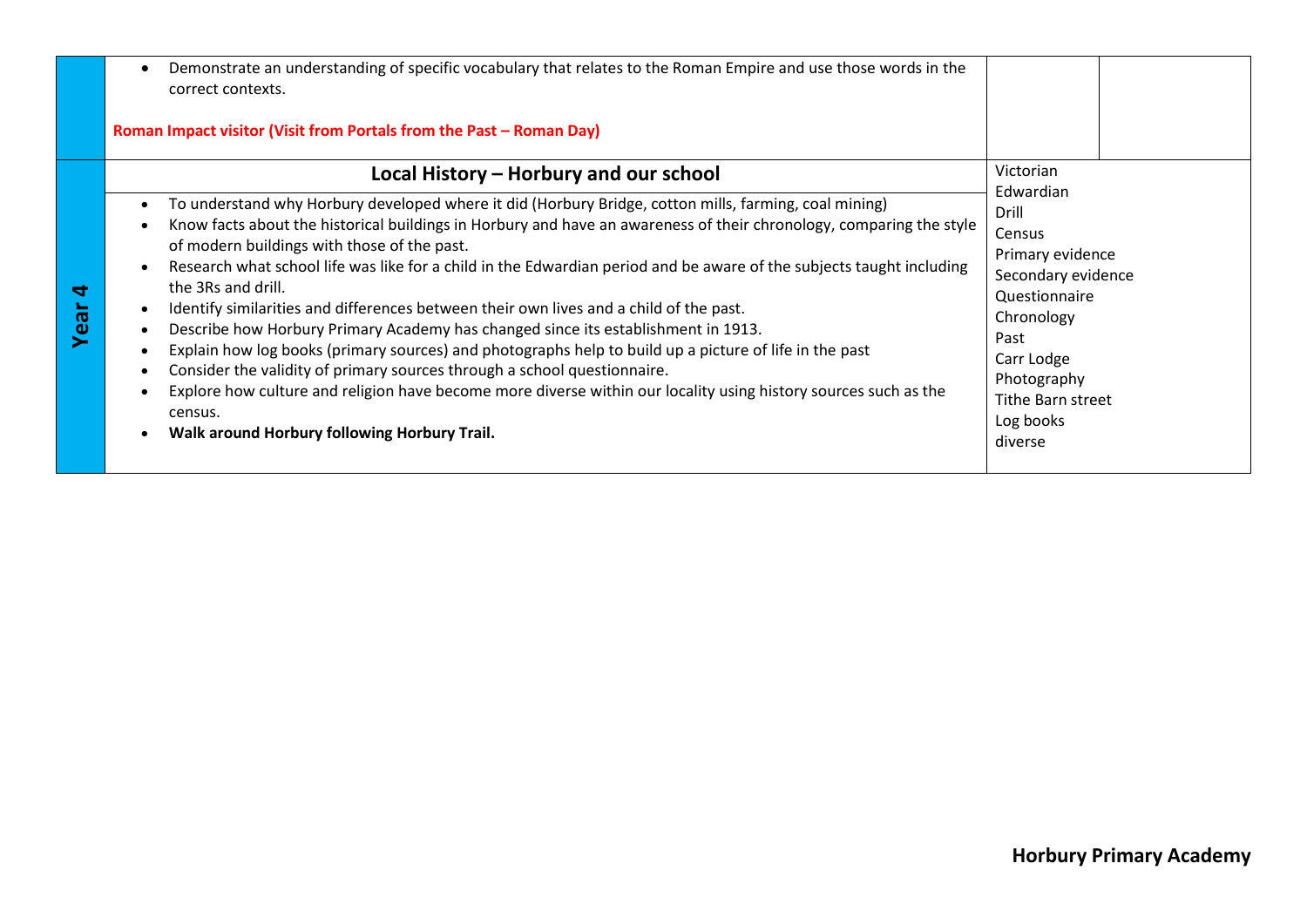| <b>World History: Lower Key Stage 2</b> |                                                                                                                                                                                                                                                                                                                                                                                                                                                                                                                                                                                                                                                                                                                                                                                                                                                                                                                                                                                                                                                                                                                                                                                                                                                                                                                                                                                                                                                                                                                                                                                                                                                                                                                                                                                                              |                                                                                                                                                                                                                                            |  |  |  |
|-----------------------------------------|--------------------------------------------------------------------------------------------------------------------------------------------------------------------------------------------------------------------------------------------------------------------------------------------------------------------------------------------------------------------------------------------------------------------------------------------------------------------------------------------------------------------------------------------------------------------------------------------------------------------------------------------------------------------------------------------------------------------------------------------------------------------------------------------------------------------------------------------------------------------------------------------------------------------------------------------------------------------------------------------------------------------------------------------------------------------------------------------------------------------------------------------------------------------------------------------------------------------------------------------------------------------------------------------------------------------------------------------------------------------------------------------------------------------------------------------------------------------------------------------------------------------------------------------------------------------------------------------------------------------------------------------------------------------------------------------------------------------------------------------------------------------------------------------------------------|--------------------------------------------------------------------------------------------------------------------------------------------------------------------------------------------------------------------------------------------|--|--|--|
|                                         | National Curriculum Links: The achievements of the earliest civilisations - Ancient Egypt, Ancient Greece - a study of Greek life and<br>achievements and their influence on the western world<br>Topics covered include: Ancient Egyptians (Yr3) Ancient Greece (Yr4)                                                                                                                                                                                                                                                                                                                                                                                                                                                                                                                                                                                                                                                                                                                                                                                                                                                                                                                                                                                                                                                                                                                                                                                                                                                                                                                                                                                                                                                                                                                                       |                                                                                                                                                                                                                                            |  |  |  |
|                                         | Links made across chronology will be highlighted yellow                                                                                                                                                                                                                                                                                                                                                                                                                                                                                                                                                                                                                                                                                                                                                                                                                                                                                                                                                                                                                                                                                                                                                                                                                                                                                                                                                                                                                                                                                                                                                                                                                                                                                                                                                      |                                                                                                                                                                                                                                            |  |  |  |
|                                         | <b>Vocabulary</b><br><b>Objectives for Topics</b>                                                                                                                                                                                                                                                                                                                                                                                                                                                                                                                                                                                                                                                                                                                                                                                                                                                                                                                                                                                                                                                                                                                                                                                                                                                                                                                                                                                                                                                                                                                                                                                                                                                                                                                                                            |                                                                                                                                                                                                                                            |  |  |  |
|                                         | <b>Ancient Egypt</b>                                                                                                                                                                                                                                                                                                                                                                                                                                                                                                                                                                                                                                                                                                                                                                                                                                                                                                                                                                                                                                                                                                                                                                                                                                                                                                                                                                                                                                                                                                                                                                                                                                                                                                                                                                                         | Pharaoh                                                                                                                                                                                                                                    |  |  |  |
| ო<br>Year                               | Analyse a range of Egyptian artefacts, deciding if an artefact belonged to the Egyptian time period, in<br>order to explain what they were used for and why they were made.<br>Place the Egyptian era onto a World History timeline knowing the difference between A.D and B.C and<br>what they stand for. Order an increasing number of dates, events and people significant to Egyptian<br>era on to a time.<br>Know where the Ancient Egyptians were located and explain why the River Nile was important to their<br>survival.<br>Know that during ancient times in Egypt, they had pharaohs (both male and female) who ruled the<br>land.<br>Know that Egyptians had lots of different Gods and Goddesses. Begin to name gods and goddesses<br>understanding that they represented different aspects of their beliefs and life (e.g god of the<br>underworld).<br>Understand the process of mummification and explain that they did this in order to preserve the body<br>ready for the next life (the afterlife).<br>Understand the importance of archaeologists (e.g Howard Carter) and know the story of<br>Tutankhaman's discovery.<br>Explore different sources of evidence to describe the lives of both wealthy and poor Egyptians.<br>Know that the Ancient Egyptians were one of the first civilisations to invent writing and understand<br>what this looks like (hieroglyphics).<br>Research what the Ancient Egyptians ate and drank, explaining the difference between the wealthy<br>$\bullet$<br>and the poor and making comparisons to the food and drink we have today.<br>Explain how the past Egyptian inventions have influenced the present.<br>Demonstrates an understanding of specific vocabulary that relates to the Egyptians and use those words in the<br>correct contexts. | Scarab<br>Papyrus<br>Scribe<br>Amulet<br>Canopic jar<br>Sarcophagus<br>Tomb<br>Afterlife<br>Hieroglyphics<br>Mummification<br>Irrigation<br>Shaduf<br>Sphinx<br>Oasis<br>Egyptologist<br>Ankh<br>Pyramid<br><b>Barter</b><br>Rosetta Stone |  |  |  |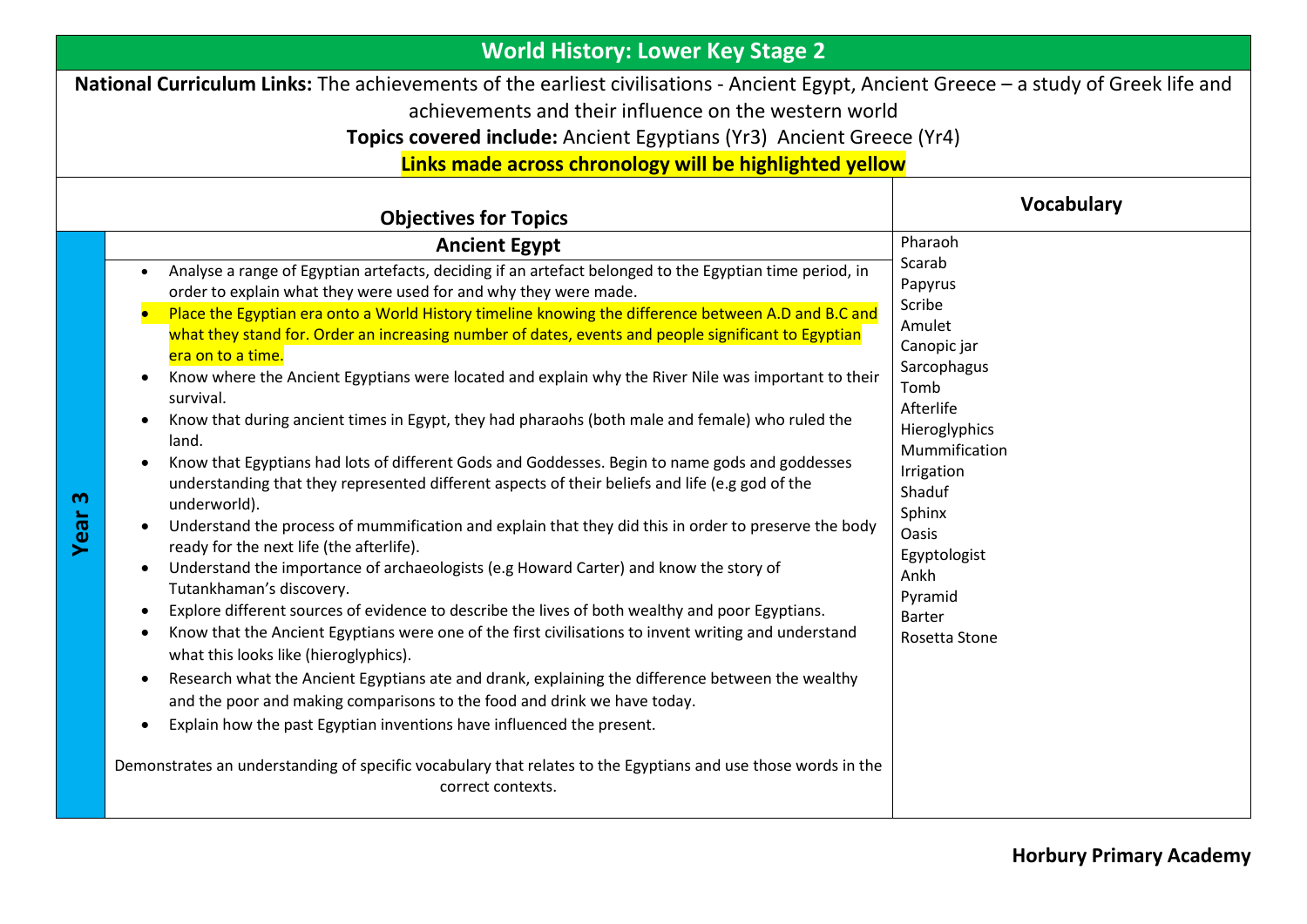| <b>Ancient Greece</b>                                                                                                                                                                                                                                                                                                                                                                                                                                                                                                                                                                                                                                                                                                                                                                                                                                                                                                                                                                                                                                                                                                                                                                                                                                                                                                                                                                                      | Democracy                                                                                                                                                                                                                           |
|------------------------------------------------------------------------------------------------------------------------------------------------------------------------------------------------------------------------------------------------------------------------------------------------------------------------------------------------------------------------------------------------------------------------------------------------------------------------------------------------------------------------------------------------------------------------------------------------------------------------------------------------------------------------------------------------------------------------------------------------------------------------------------------------------------------------------------------------------------------------------------------------------------------------------------------------------------------------------------------------------------------------------------------------------------------------------------------------------------------------------------------------------------------------------------------------------------------------------------------------------------------------------------------------------------------------------------------------------------------------------------------------------------|-------------------------------------------------------------------------------------------------------------------------------------------------------------------------------------------------------------------------------------|
| Know where the Ancient Greeks fit in with World History placing significant events of this empire into<br>a timeline whilst making reference to centuries.<br>Explain how historic items and artefacts can be used to build up a picture of life in the past (farming,<br>war, sport) by looking at Greek artefacts and vases.<br>Explain how the Greek Empire grew (noting changes over time) and its impact upon the world<br>(Mathematics, philosophy, astronomy, medicine and literature) with a focus on Alexander the Great.<br>Develop key knowledge about the city states Athens and Sparta and identify differences - understand<br>that the Athenians coined the word democracy and its meaning. Make comparisons with these city<br>states and Wakefield.<br>Use a wider range of primary and secondary sources to research what it was like for children in a<br>given time period of history - Spartans and Athenians. Children will present findings to an audience.<br>Document the key events of the Battle of Marathon in a diary format including key events and dates.<br>Compare and contrast the Ancient Greek Olympics and Modern Olympics, identifying similarities<br>and differences. Know at least 5 sports from the ancient Greek Olympics.<br>Demonstrates an understanding of specific vocabulary that relates Ancient Greece and use those<br>words in the correct contexts. | Acropolis<br>City-state<br>Parthenon<br>Marathon<br>Olympics<br>Citizen<br>Philosopher<br>Alphabet<br>Tragedy<br>Agora<br>Hellenistic<br>Phalanx<br>Aristocrat<br>Mythology<br>Column<br>Hoplite<br>Peninsula<br>Oracle<br>Terraced |

**Horbury Primary Academy**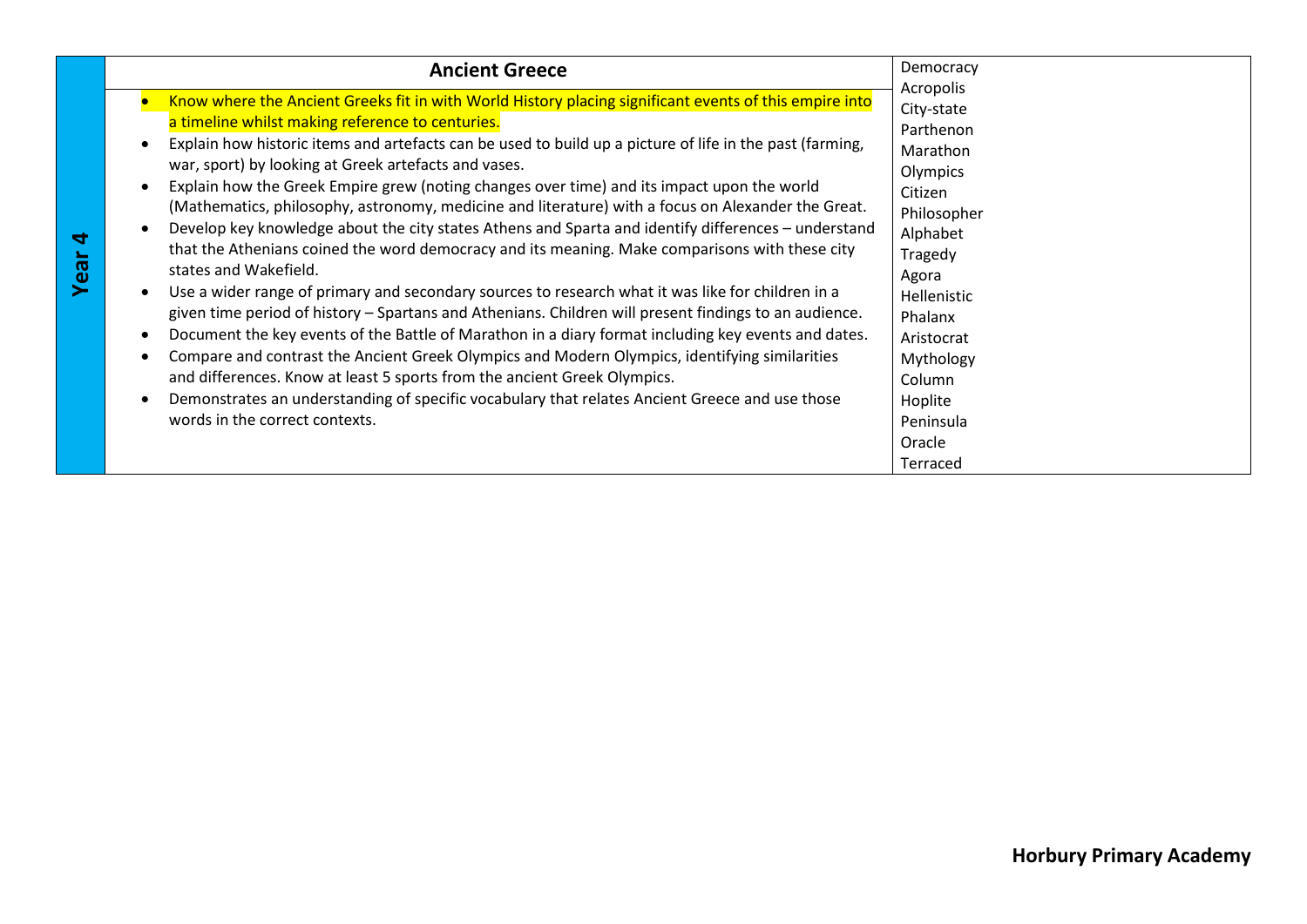### **British History: Upper Key Stage 2**

**National Curriculum Links:** Local History Study, Britain's settlements by Anglo-Saxons, The Viking and the Anglo-Saxon struggle for the kingdom of England to the time of Edward the Confessor, a study of an aspect or theme that extends pupils' chronological knowledge beyond 1066,

### **Topics covered include: The Anglo-Saxons (Yr5), The Vikings (Yr5), Can you dig it – coal mining and the industrial revolution in Wakefield (Yr5), Crime and Punishment Through the Ages (Yr5), World War I (Yr6),**

**Links made across chronology will be highlighted yellow**

|           | <b>Objectives for Topics</b>                                                                                                                                                                                                                                                                                                                                                                                                                                                                                                                                                                                                                                                                                                                                                                                                                                                                                                                                                                                                                                                                                                                                                                                                                                                                                                          | <b>Vocabulary</b>                                                                                                                                                                                                                                              |
|-----------|---------------------------------------------------------------------------------------------------------------------------------------------------------------------------------------------------------------------------------------------------------------------------------------------------------------------------------------------------------------------------------------------------------------------------------------------------------------------------------------------------------------------------------------------------------------------------------------------------------------------------------------------------------------------------------------------------------------------------------------------------------------------------------------------------------------------------------------------------------------------------------------------------------------------------------------------------------------------------------------------------------------------------------------------------------------------------------------------------------------------------------------------------------------------------------------------------------------------------------------------------------------------------------------------------------------------------------------|----------------------------------------------------------------------------------------------------------------------------------------------------------------------------------------------------------------------------------------------------------------|
|           | <b>The Anglo Saxons</b>                                                                                                                                                                                                                                                                                                                                                                                                                                                                                                                                                                                                                                                                                                                                                                                                                                                                                                                                                                                                                                                                                                                                                                                                                                                                                                               | Dark ages                                                                                                                                                                                                                                                      |
| ம<br>Year | Know that there was conflict and a struggle for power between the Romans, Scots, Picts and eventually<br>$\bullet$<br>the Anglo Saxons who settled in Britain.<br>Describe and investigate the legendary story of Hengist and Horsa and how they influenced Anglo-Saxon<br>$\bullet$<br>invasion of England.<br>Know that England was divided into Kingdoms during the Anglo-Saxon reign finding evidence of local<br>$\bullet$<br>Settlements and comparing how England was ruled and divided compared to the 21 <sup>st</sup> century - make links<br>to modern day counties.<br>Use a wide range of evidence to find out what Anglo-Saxon settlements, including how they preferred<br>$\bullet$<br>rural settings, and daily life was like making comparison to life nowadays.<br>First King of England<br>$\bullet$<br>Explain the religious beliefs and practices of the early Anglo-Saxon people, describing some of the gods<br>they worshipped and how they slowly converted from being Pagans to Christians<br>Explain why the Sutton Hoo burial site was a significant discovery, selecting reliable sources in order to<br>draw conclusions about the Anglo-Saxons.<br>Use and understand appropriate historical vocabulary to communicate information such as ruled, reigned,<br>empire, invasion, conquer and kingdoms. | Invaders<br>Hengist and Horsa<br>Angles, Saxons, Jutes<br>Angland - England<br>Kingdoms<br>Thane<br>Thatch<br>Wattle and daub<br>Wergild<br><b>Shires</b><br>Legacy<br>Pagan<br>Christianity<br>Augustine<br>Athelstan<br>Sutton Hoo<br>Churl<br>Archeologists |
|           | Cross curriculum links -<br>The children will explore the myth/legend of Beowulf in Reading/Writing                                                                                                                                                                                                                                                                                                                                                                                                                                                                                                                                                                                                                                                                                                                                                                                                                                                                                                                                                                                                                                                                                                                                                                                                                                   |                                                                                                                                                                                                                                                                |
| <u>ທ</u>  | <b>The Vikings</b>                                                                                                                                                                                                                                                                                                                                                                                                                                                                                                                                                                                                                                                                                                                                                                                                                                                                                                                                                                                                                                                                                                                                                                                                                                                                                                                    | Invaders                                                                                                                                                                                                                                                       |
| Year      | Place the Viking period into a chronological framework showing other invaders who preceded them, and<br>existed concurrently, summarising the impact that each had on Britain and how long ago they happened.                                                                                                                                                                                                                                                                                                                                                                                                                                                                                                                                                                                                                                                                                                                                                                                                                                                                                                                                                                                                                                                                                                                         | Settlers<br>Conquer<br>Scandinavia                                                                                                                                                                                                                             |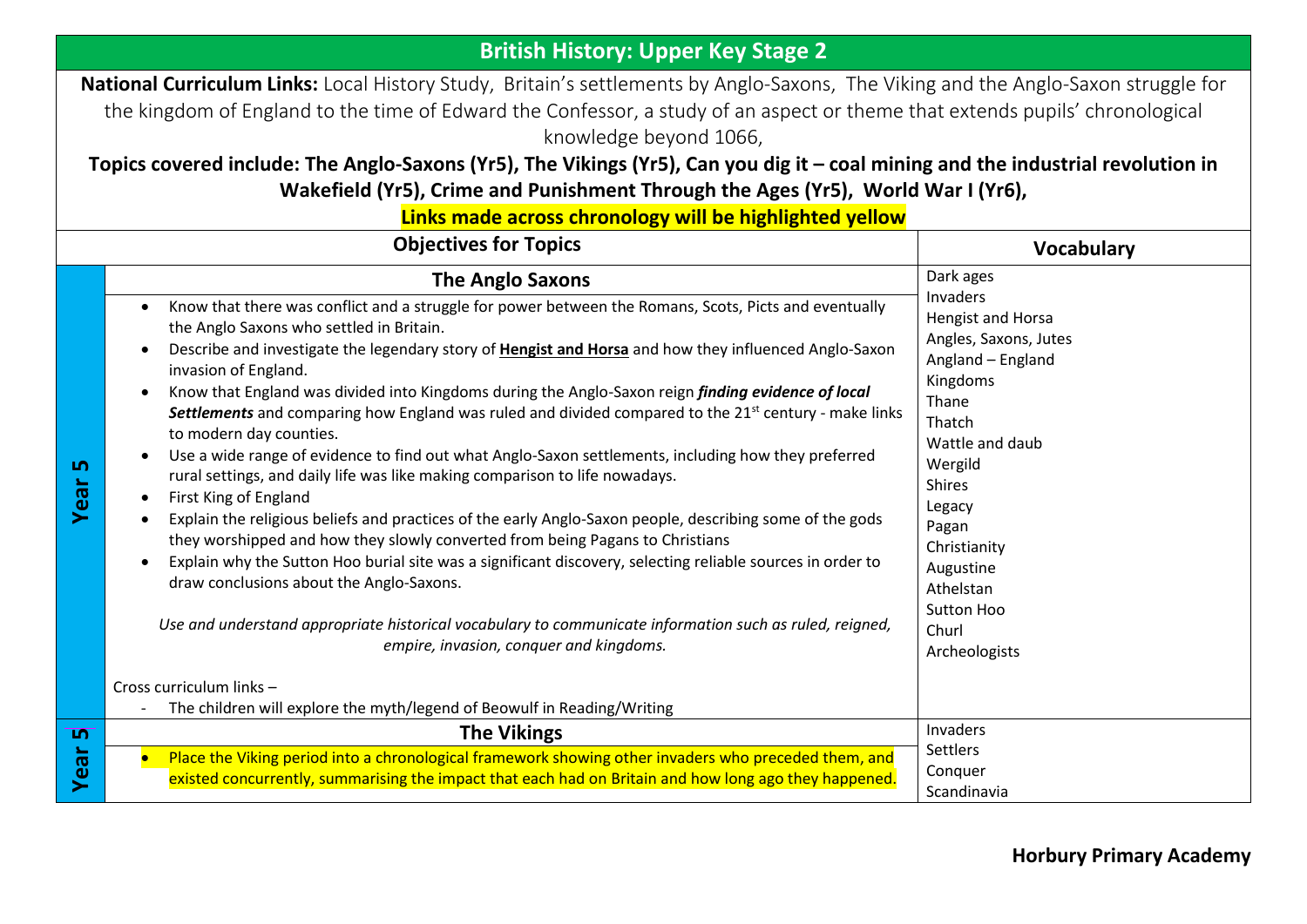| Identify who The Vikings were (warrior-farmers), where they came from and why they raided and then<br>$\bullet$                                             | Dane                    |
|-------------------------------------------------------------------------------------------------------------------------------------------------------------|-------------------------|
| invaded Britain, making connections with other invaders from the past.                                                                                      | Norseman                |
| Describe the appearance of a Viking person accurately stating reasons why it is often stereotyped and not<br>$\bullet$                                      | Lindisfarne/Holy Island |
| accurate in some historical interpretations.                                                                                                                | Runes/futhork           |
| Know that the Vikings were expert boat builders who built longboats (knowing the features and how they<br>$\bullet$                                         | Farmer-warrior          |
| were built) which they used to carry out raids across the North Sea.                                                                                        | Pagan                   |
| Investigate a range of historical sources to find out information about Viking raids (focusing on<br>$\bullet$                                              | Danelaw                 |
| Lindisfarne).                                                                                                                                               | Danegeld                |
| Conduct own historical enquiry, choosing how best to present their finding to an audience, to answer the<br>$\bullet$                                       | Valhalla                |
| question: Did the Vikings deserve their fearsome reputation?                                                                                                | Longboat/longship       |
| Understand the role of King Alfred the Great in the struggle between the Anglo-Saxons and<br>$\bullet$                                                      | navigate                |
| Vikings.                                                                                                                                                    | Berserker               |
| Know that the land ruled by the Vikings in England became known as Danelaw - making links to York.<br>$\bullet$                                             | Shield                  |
| Know that the Vikings became expert travellers which allowed them to develop trade links across Europe                                                      | blacksmith              |
| and into parts of Asia.                                                                                                                                     | Trade                   |
| Select evidence to justify our answers to a historical questions: How should we remember the Vikings:                                                       | Merchant                |
| raiders or settlers?                                                                                                                                        |                         |
| Order an increasing number of events, people and dates that are of significance to the Viking rule using a<br>chronological narrative. Summarise the impact |                         |
| Use and understand appropriate historical vocabulary to communicate information such as ruled, reigned,<br>empire, invasion, conquer and kingdoms.          |                         |
|                                                                                                                                                             |                         |
|                                                                                                                                                             |                         |
| <b>Cross curricula links:</b>                                                                                                                               |                         |
| Reading research into Norse mythology.                                                                                                                      |                         |
|                                                                                                                                                             |                         |
|                                                                                                                                                             |                         |
|                                                                                                                                                             |                         |
|                                                                                                                                                             |                         |
|                                                                                                                                                             |                         |
|                                                                                                                                                             |                         |
|                                                                                                                                                             |                         |
|                                                                                                                                                             |                         |
|                                                                                                                                                             |                         |
|                                                                                                                                                             |                         |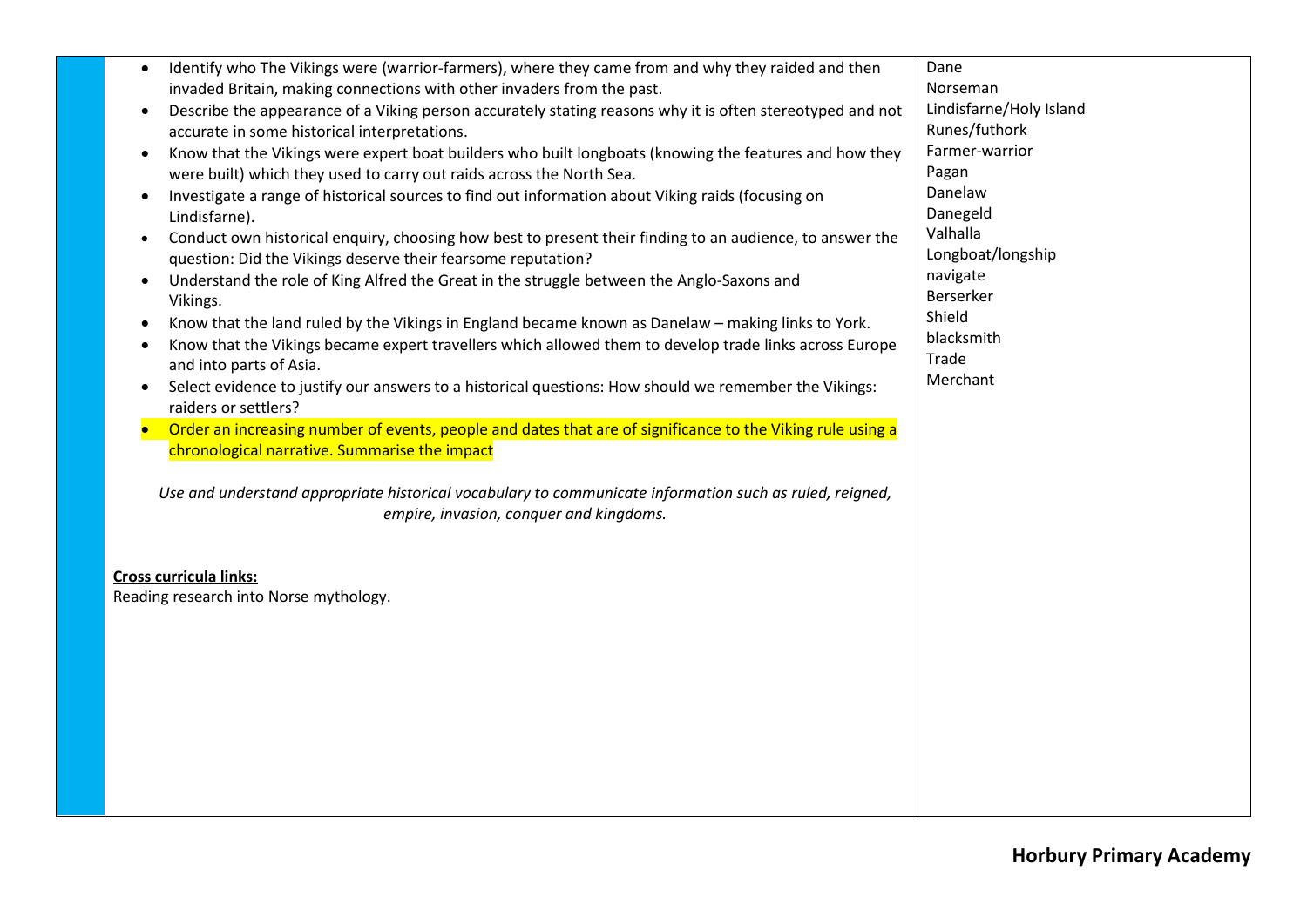|           | <b>Crime and Punishment</b>                                                                                                                                                                                                                                                                                                                                                                                                                                                                                                                                                                                                                                                                                                                                                                                                                                                                                                                                                                                                                                                                                                                                                                                                                          | Crime                                                                                                                                                                                                                                                                 |
|-----------|------------------------------------------------------------------------------------------------------------------------------------------------------------------------------------------------------------------------------------------------------------------------------------------------------------------------------------------------------------------------------------------------------------------------------------------------------------------------------------------------------------------------------------------------------------------------------------------------------------------------------------------------------------------------------------------------------------------------------------------------------------------------------------------------------------------------------------------------------------------------------------------------------------------------------------------------------------------------------------------------------------------------------------------------------------------------------------------------------------------------------------------------------------------------------------------------------------------------------------------------------|-----------------------------------------------------------------------------------------------------------------------------------------------------------------------------------------------------------------------------------------------------------------------|
| 5<br>Year | Explain what crime and punishment is.<br>Explore primary and secondary evidence, selecting reliable sources, to build an accurate understanding of<br>the main features of crime and punishment over different time periods:<br>Identify the Roman legacy of crime and punishment in Britain.<br>Describe the Anglo-Saxon legal system (including trial by ordeal) making comparisons between the<br>Anglo-Saxon, Roman and modern day legal systems<br>Understand why the Tudors became known as the 'Torturing Tudors' during Henry VIII's reign,<br>justifying their opinions on the severity of the punishments used during this period using evidence<br>Understand how crime and punishment changed during the Victorian period, including being able<br>to describe what life was like in a Victorian Prison or for a criminal ordered to a punishment of<br>transportation (Wakefield Prison link)<br>Conduct self-directed research into the development of the Police Force in Britain, selecting how<br>to present findings.<br>Plot key historical periods and significant events linked to crime and punishment in Britain on a timeline.<br>Describe how crime and punishment has changed in our country over the previous 2000 years. | Punishment<br>Deterrent/deter<br>Chronology/chronological<br>Court<br>Judge<br>Jury<br>Theft<br>Exile<br>Hue and cry<br>Transportation<br>Execution<br>Torture<br>Dunking stool<br><b>Bridle</b><br>stocks<br>Stake<br>Trial by ordeal<br>Weregeld<br>Sir Robert Peel |
|           | Describe modern day crime and punishment identifying how it has been shaped by the past (Wakefield<br>Prison).                                                                                                                                                                                                                                                                                                                                                                                                                                                                                                                                                                                                                                                                                                                                                                                                                                                                                                                                                                                                                                                                                                                                       |                                                                                                                                                                                                                                                                       |
|           | Summarise crime and punishment over the past 2000 years in Britain identifying common trends over<br>time such as crimes and those who committed them in society (the poor).                                                                                                                                                                                                                                                                                                                                                                                                                                                                                                                                                                                                                                                                                                                                                                                                                                                                                                                                                                                                                                                                         | <b>Bobbies/Peelers</b><br>Hearsay<br>Assault<br>Murder<br>Treason                                                                                                                                                                                                     |
|           | Demonstrates an understanding of historic crime and punishment specific vocabulary and use those words in the<br>correct contexts.                                                                                                                                                                                                                                                                                                                                                                                                                                                                                                                                                                                                                                                                                                                                                                                                                                                                                                                                                                                                                                                                                                                   | Prison<br><b>Tread wheel</b>                                                                                                                                                                                                                                          |
|           | Cross curricula links:                                                                                                                                                                                                                                                                                                                                                                                                                                                                                                                                                                                                                                                                                                                                                                                                                                                                                                                                                                                                                                                                                                                                                                                                                               |                                                                                                                                                                                                                                                                       |
|           | Children will also build an understanding of what it was like for a poor child during the Victorian period through<br>studying the story of Oliver Twist - making comparisons with their own lives.                                                                                                                                                                                                                                                                                                                                                                                                                                                                                                                                                                                                                                                                                                                                                                                                                                                                                                                                                                                                                                                  |                                                                                                                                                                                                                                                                       |
| 5<br>Year | Local Study - Coal Mining and the industrial revolution in Wakefield                                                                                                                                                                                                                                                                                                                                                                                                                                                                                                                                                                                                                                                                                                                                                                                                                                                                                                                                                                                                                                                                                                                                                                                 | <b>Industrial Revolution</b><br>Population                                                                                                                                                                                                                            |
|           | Describe what life was like before the Industrial Revolution which begun in 1750; population was 11<br>million, 80% of population lived in the countryside and lived on farms, London was the only city that had a<br>population of 10000+, most things were produced by hand within the family homes, no industrial<br>machinery used to produce things on mass and the main form of transport was the horse and cart.<br>Explain the main causes of the Industrial Revolution and describe the impact that this had on British cities<br>$\bullet$<br>like Wakefield, understanding the need for coal mining.                                                                                                                                                                                                                                                                                                                                                                                                                                                                                                                                                                                                                                      | Industry<br>Horse and cart<br>Agriculture<br>Factories<br>Steam power<br>Efficient<br><b>British Empire</b><br>Colonies                                                                                                                                               |

**Horbury Primary Academy**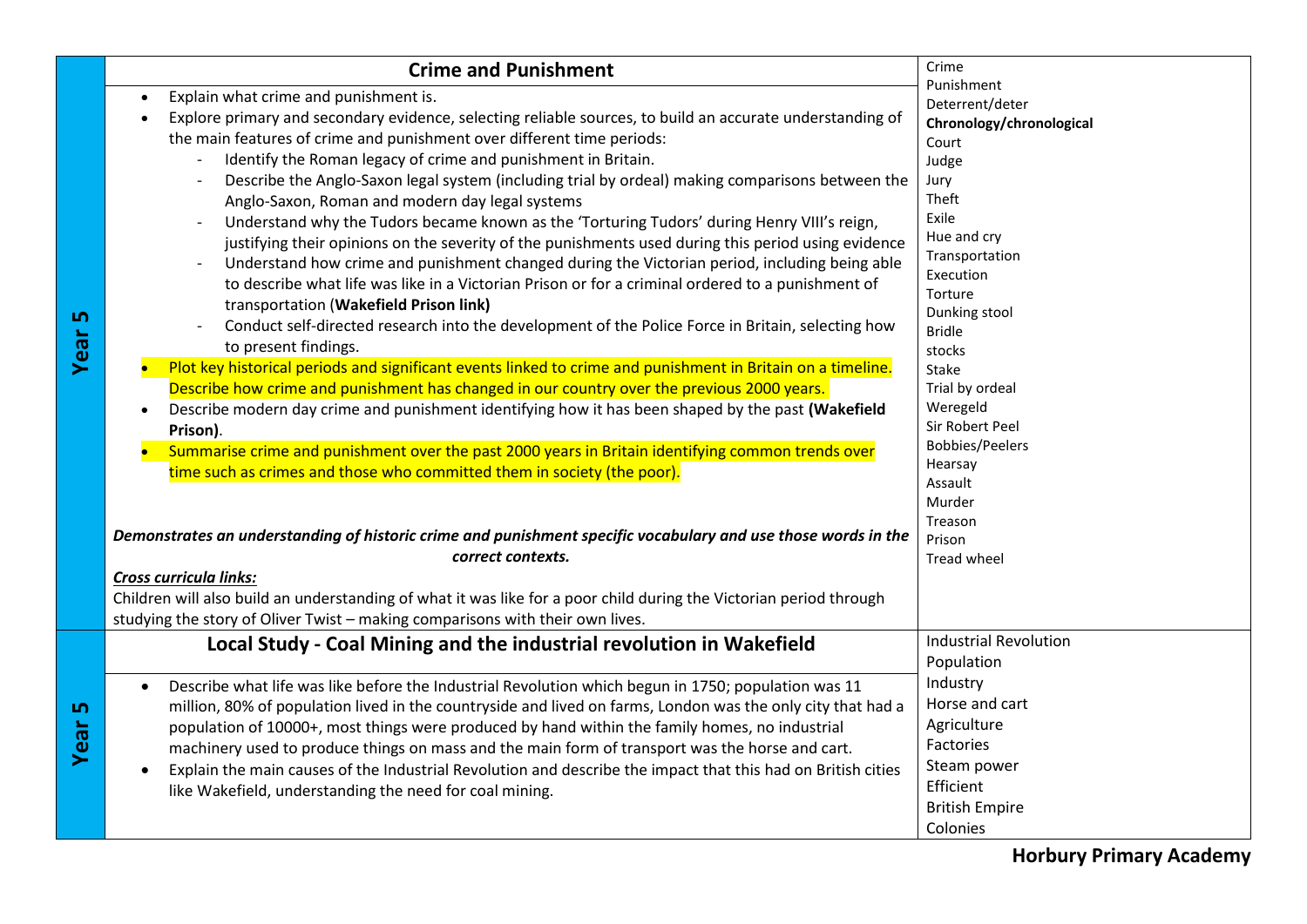|      | Identify using timelines that these changes happened over a long period of time but quickly in when<br>$\bullet$<br>placed into our wider history.<br>Investigate the different jobs during Victorian mining, what conditions were like and understand that<br>$\bullet$<br>families often worked together to survive.<br>Use primary and secondary evidence to describe what it was like to work in a mine as a child in Victorian<br>$\bullet$<br>times making comparisons between life then and now.<br>Explain what happened at the Husker Pit Disaster (Husker Pit Silkestone-Barnsley) and how key events can<br>$\bullet$<br>trigger a change in how people views aspects of society<br>Explain the role of parliament in making decisions about England.<br>Understand how the work of significant individuals can change aspects of society (Lord Shaftesbury)<br>$\bullet$<br>detailing the events that led up to the 1842 Mines Acts.<br>Describe how mining has changed from the Victorian times to the present day (e.g changes in technology,<br>health and safety legislation, ban on child labour and the demand for coal) exploring<br>Explain how locality has changed over time relating to mining<br>Local History Links:<br>National Coal mining museum trip<br>Sally Fletcher Victorian Mining workshop | Export<br>Trade<br>Victorian<br>Banksman<br>Bell pit<br>Cage<br>Coal face<br>Collier<br>Furnace<br>Shaft<br>Tallow candles<br>Winding gear<br>Trapper<br>Legislation<br><b>Disaster</b><br>Social reform                                                                                                                   |                                                                       |
|------|-------------------------------------------------------------------------------------------------------------------------------------------------------------------------------------------------------------------------------------------------------------------------------------------------------------------------------------------------------------------------------------------------------------------------------------------------------------------------------------------------------------------------------------------------------------------------------------------------------------------------------------------------------------------------------------------------------------------------------------------------------------------------------------------------------------------------------------------------------------------------------------------------------------------------------------------------------------------------------------------------------------------------------------------------------------------------------------------------------------------------------------------------------------------------------------------------------------------------------------------------------------------------------------------------------------------------------|----------------------------------------------------------------------------------------------------------------------------------------------------------------------------------------------------------------------------------------------------------------------------------------------------------------------------|-----------------------------------------------------------------------|
|      | Husker Pit Disaster study<br>Homework:<br>Conduct research into the 1980's mining strikes in Yorkshire.                                                                                                                                                                                                                                                                                                                                                                                                                                                                                                                                                                                                                                                                                                                                                                                                                                                                                                                                                                                                                                                                                                                                                                                                                       |                                                                                                                                                                                                                                                                                                                            |                                                                       |
| Year | World War I<br>Investigate a wide range of evidence linked to WW1 (using imperial war museum loan box) making predictions<br>$\bullet$<br>about their uses and reaching own conclusions on what the war was like. Ask inquisitive questions to further<br>extend understanding.<br>Identify and understand the trigger for WW1 and how peoples' actions have an effect on others, explaining<br>$\bullet$<br>how alliances and invasions had an impact upon Britain's involvement in the war.<br>Explain how propaganda was used in Britain to increase the recruitment drive and describe the impact that it<br>$\bullet$<br>had on society. (Refer to the use of Wakefield Prison to house conscientious objectors)<br>Investigate and compare what life was like for a local soldier in WW1. (George Kellet - Wakefield Museum<br>$\bullet$<br>Workshop). To understand the life of a significant individual (Walter Tull - the first black officer in the British<br>army) who overcame barriers to succeed.<br>Investigate the conditions that the soldiers faced in the trenches and on No-Man's Land, selecting the most<br>reliable sources of evidence.                                                                                                                                                              | Britian, Russia, Germany, France, Italy, Bosnia, Austria,<br>Hungary, Belgium<br>Assassination<br>Ferdinand<br>Alliances<br>Allied<br>Triple entente<br>Axil forces<br>Propaganda<br>Bias<br>Conscription<br>Conscientious objectors<br>White feather<br>Military<br>Aeroplane<br>Tank<br>Vickers Machine Gun<br>Artillery | Arch Duke Franz<br>Lord Kitchener<br>George Kellet<br>Nellie Spindler |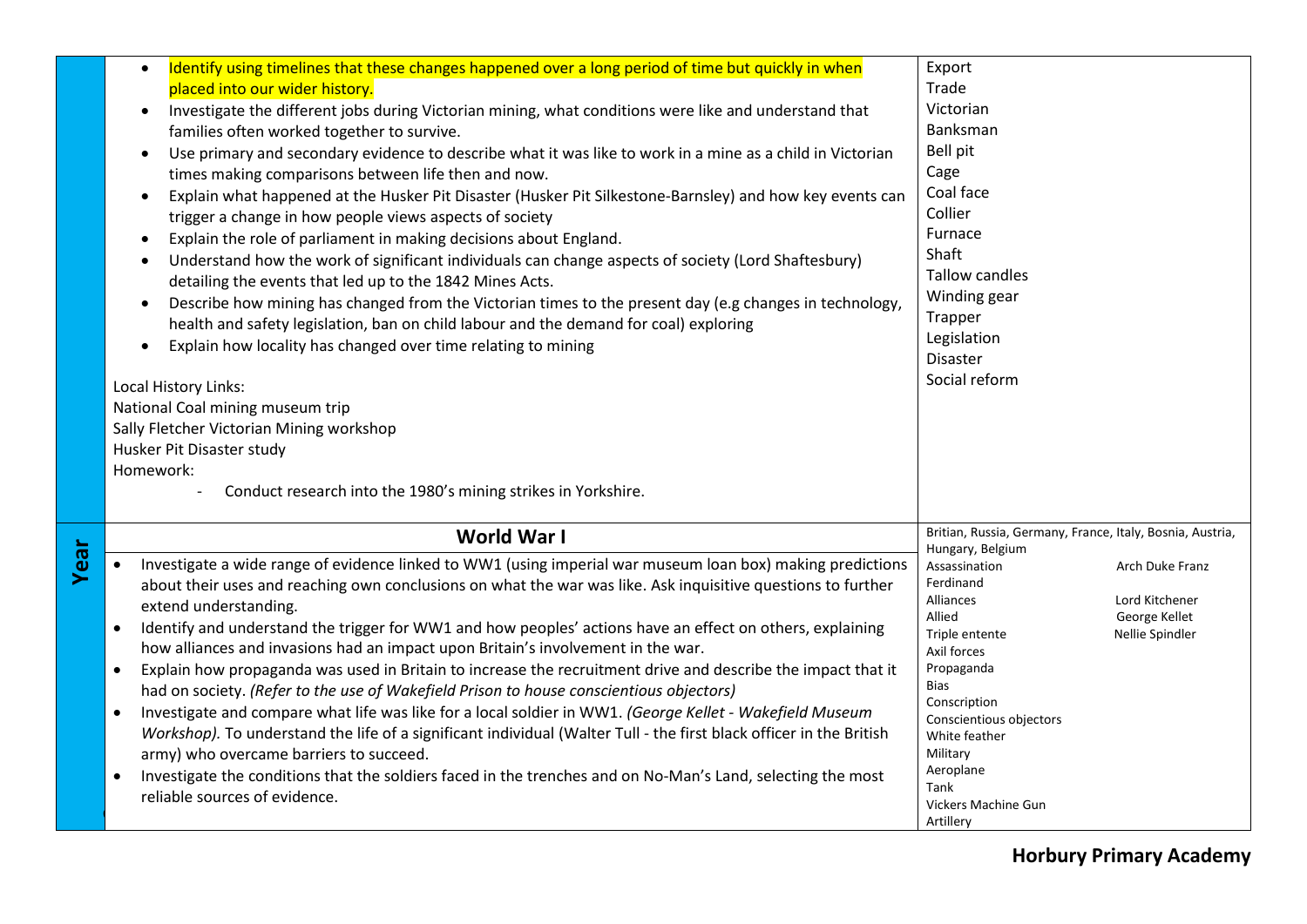|           | Describe and evaluate the weapons that were used during WW1, noting how the war influenced many                        | Ammunition                       |
|-----------|------------------------------------------------------------------------------------------------------------------------|----------------------------------|
|           | advances in technology which we still use today.                                                                       | Mustard gas                      |
|           | Describe and evaluate what food the soldiers ate and why rationing was introduced.                                     | <b>Western Front</b>             |
| $\bullet$ |                                                                                                                        | Trench                           |
| $\bullet$ | Describe the injuries suffered, treatments developed and how female nurses (Nellie Spindler-local nurse)               | Trench foot                      |
|           | contributed during the war effort. Offer explanations why different versions of events from the past and               | shrapnel                         |
|           | during that time period may differ.                                                                                    | parapets                         |
| $\bullet$ | Research how animals were used to support the war effort, choosing the most suitable way to present your               | Firing step<br>No-Man's Land     |
|           | findings.                                                                                                              | <b>Medics</b>                    |
| $\bullet$ | Investigate two versions of an event and compare the accuracy stating reasons why versions may differ (Battle          | Prosthetic                       |
|           |                                                                                                                        | Casualty                         |
|           | of the Somme).                                                                                                         | <b>Blighty wound</b>             |
| $\bullet$ | Understand what life was like on the Homefront explaining how the lives of children and particularly women             | Field medic                      |
|           | changed as a result.                                                                                                   | Armistice day                    |
|           | Investigate local history links to WW1 in order to understand the impact WW1 had on Wakefield and the                  | Home front                       |
|           | views people had of aliens living Britain. (refer to Lofthouse internment camp)                                        | Munitionette                     |
| $\bullet$ | Summarise the main events from WWII in the order of events and that happened (both abroad and the                      | Defence of the Realm Act (DORA)  |
|           | Homefront). Use scaling to place WW1 into a chronological narrative of the 20 <sup>th</sup> century making comparisons | Rationing                        |
|           |                                                                                                                        | Zeppelin                         |
|           | with our own life, the life of the school and other key events.                                                        | Navy<br>U-boats                  |
|           |                                                                                                                        | Internment camps/internee/aliens |
|           | Demonstrates an understanding of WW1 specific vocabulary and use those words in the correct contexts.                  | Battle of The Somme              |
|           | Homework project:                                                                                                      | <b>Battled of Jutland</b>        |
|           | To create a fact-file describing the life of Nellie Spindler.                                                          | Chronology                       |
|           | To plan and present a self-directed project about WW1 animals.                                                         | Chronological                    |
| Trips:    |                                                                                                                        | Scaling                          |
|           | Imperial War Museum North                                                                                              | Decade                           |
|           |                                                                                                                        | Century                          |
|           | <b>Wakefield Museum</b>                                                                                                |                                  |
|           |                                                                                                                        |                                  |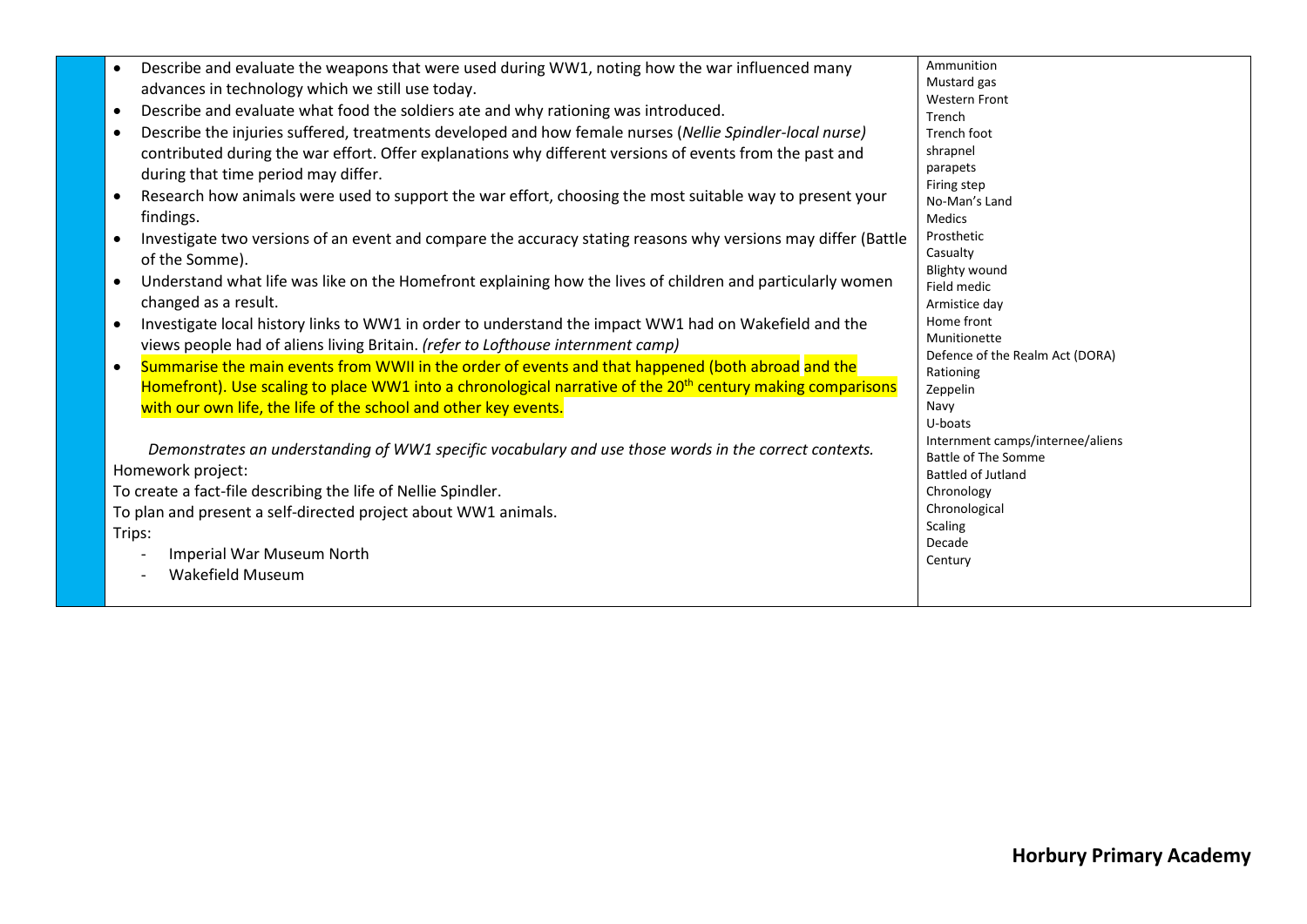|                                                                                                                                                                                                                                                                                                                              | <b>World History: Upper Key Stage 2</b>                                                                                                                                                                                                                                                                                                                                                                                                                                                                                                                                                                                                                                                                                                                                                                                                                                                                                                                                                                                 |                                                                                                                                                                                                                                                         |  |  |  |
|------------------------------------------------------------------------------------------------------------------------------------------------------------------------------------------------------------------------------------------------------------------------------------------------------------------------------|-------------------------------------------------------------------------------------------------------------------------------------------------------------------------------------------------------------------------------------------------------------------------------------------------------------------------------------------------------------------------------------------------------------------------------------------------------------------------------------------------------------------------------------------------------------------------------------------------------------------------------------------------------------------------------------------------------------------------------------------------------------------------------------------------------------------------------------------------------------------------------------------------------------------------------------------------------------------------------------------------------------------------|---------------------------------------------------------------------------------------------------------------------------------------------------------------------------------------------------------------------------------------------------------|--|--|--|
| National Curriculum Links: A non-European Society that provides contrasts with British HistoryIslamic Civilisation, including a study<br>of Baghdad c. AD900<br>Topic covered: The Space Race (Yr5), The Ancient Mayans (Yr6), Ancient Islamic Civilisation (Yr6)<br>Links made across chronology will be highlighted yellow |                                                                                                                                                                                                                                                                                                                                                                                                                                                                                                                                                                                                                                                                                                                                                                                                                                                                                                                                                                                                                         |                                                                                                                                                                                                                                                         |  |  |  |
|                                                                                                                                                                                                                                                                                                                              | <b>Objectives for Topic</b><br><b>Vocabulary</b>                                                                                                                                                                                                                                                                                                                                                                                                                                                                                                                                                                                                                                                                                                                                                                                                                                                                                                                                                                        |                                                                                                                                                                                                                                                         |  |  |  |
| <u>ທ</u><br>Year                                                                                                                                                                                                                                                                                                             | <b>Space Race</b><br>Know what The Space Race was, explain why it happened and why it was a significant event in<br>the World.<br>Know about the early years of space exploration, describing how advances in technology<br>improved space travel.<br>know key facts about the first human in space and the struggle that it took him to get there.<br>research the lives of significant and inspiring individuals (Neil Armstrong, Mae Jemison - First<br>black women) understanding the impact they had on modern day astronauts (Tim Peake)<br>Understand the impact of the first moon landing:<br>describe key details of the first moon landing<br>explain why people have differing opinions on the accuracy of this event<br>analyse a wide range of evidence in order to form and justify own opinions to answer: Did the<br>moon landing really happen?<br>Use a timeline to show significant people and events and dates linked to the Space Race,<br>identifying how one event triggered another (causation) | Space Race<br>Cold war<br>Rivals<br>exploration<br>USSR/SOVIETS/RUSSIA/USA<br>Nasa<br>Yuri Guagarin<br>Sputnik 1<br>Satellite<br>Orbit<br><b>Apollo Mission</b><br><b>Neil Armstrong</b><br><b>Buzz Aldrin</b><br><b>Michael Collins</b><br>Mae Jemison |  |  |  |
| $\overline{\mathbf{6}}$<br>Year                                                                                                                                                                                                                                                                                              | <b>The Ancient Mayans</b><br>To place key events within the Mayan period into a timeline identifying historical periods and<br>civilisations (both British and World) that happened concurrently, including finding the<br>difference between AD and BC times.<br>Understand when, how and why the Ancient Mayans were discovered understanding who<br>$\bullet$<br>explorers/conquistadors and archaeologists are and how their motives differ.<br>Investigate a range of primary and secondary evidence sources (deciding which are most<br>$\bullet$<br>reliable and why) in order to discover facts and draw my own conclusions about the daily life<br>of the Mayans, stating similarities and differences with my own life.                                                                                                                                                                                                                                                                                       | Mesoamerica (Central America)<br>Yucatan<br><b>Native</b><br>Conquistador<br>Archaeologists<br>State<br>Temple<br>Ahau-Ahaw - Main King<br>Absolute Monarchy<br>Democracy<br>Paganism<br>Tecan Uman - last king                                         |  |  |  |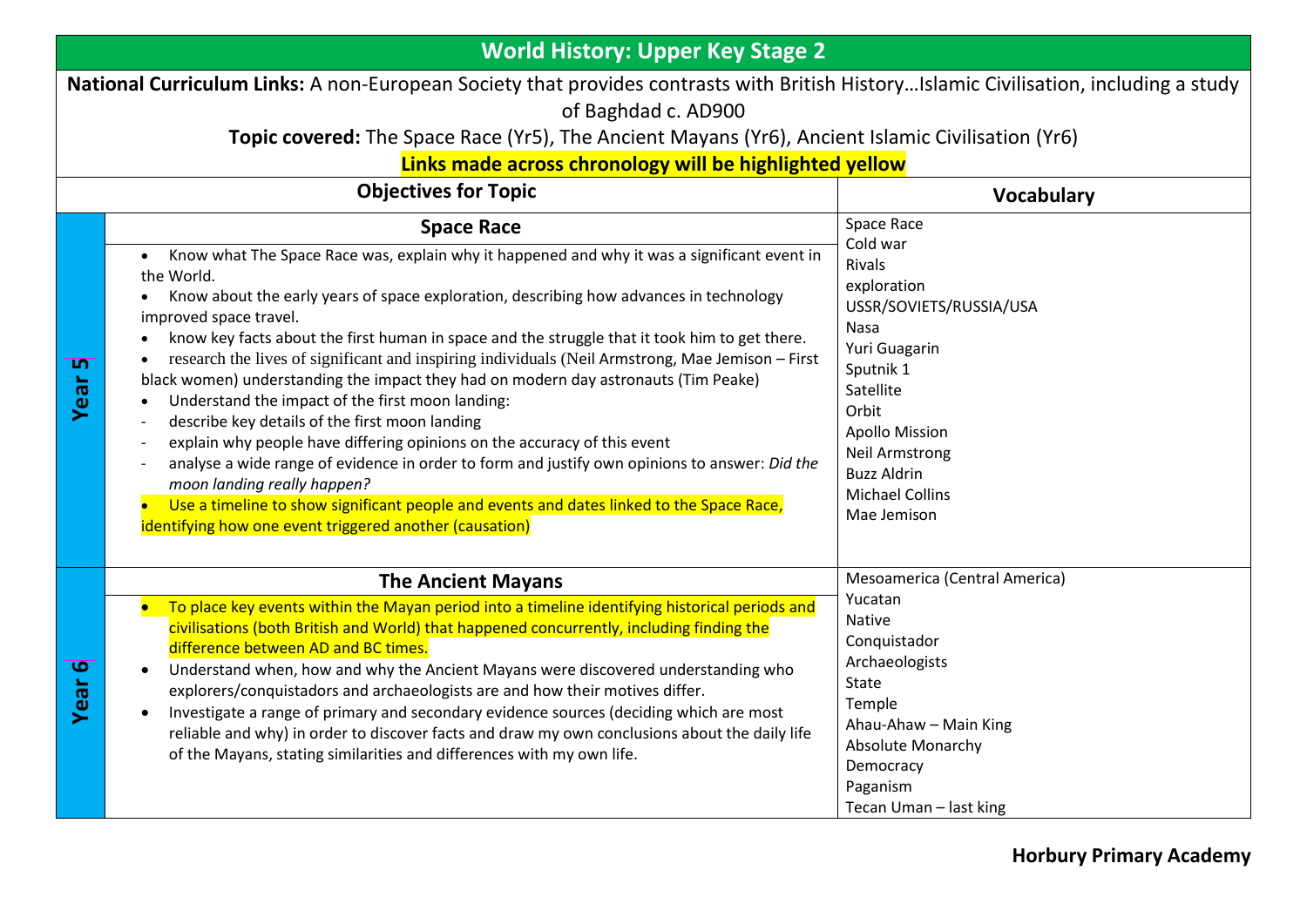| <b>Ancient Islamic Civilisation</b>                                                                                                                                                                                                                                                                 | Abbasid Caliphate                                  |
|-----------------------------------------------------------------------------------------------------------------------------------------------------------------------------------------------------------------------------------------------------------------------------------------------------|----------------------------------------------------|
| Homework - To research the Mayan Gods.<br>Mayan Day                                                                                                                                                                                                                                                 |                                                    |
| Project - To plan and present a self-directed project based on a Mayan State/Kingdom.                                                                                                                                                                                                               |                                                    |
| Demonstrates an understanding of specific vocabulary and use those words in the correct<br>contexts                                                                                                                                                                                                 |                                                    |
| Demise.<br>To compare and contrast the Mayan civilisation with life in Britain and another civilisation<br>(Egyptians) within the same time period.                                                                                                                                                 | Concurence                                         |
| ways (ranging from food, entertainment, medicine and sport).<br>Evaluate evidence in order to create my own hypothesis explaining what caused the Mayan                                                                                                                                             | Pok-a-Tok<br>Collapse<br>Demise                    |
| Understand that the Mayans developed a writing and number system.<br>$\bullet$<br>Research how the Mayans have influenced modern society and the wider world in a number of<br>$\bullet$                                                                                                            | Chichen Itza, Tikal, Copan<br>Cocoa                |
| <b>Mayan Creation story</b><br>Understand the importance of masks and the reasons they were worn drawing links to other<br>historical periods/cultures.                                                                                                                                             | Codices<br>Huipil                                  |
| gods.<br>Mayan Workshop - Mayan art, craft and sculpture, describe Mayan beliefs, understand the                                                                                                                                                                                                    | Sacrifice<br><b>Blood-letting ritual</b><br>Glyphs |
| Describe Mayan beliefs and how religion influenced their daily lives making comparisons with<br>other historical periods/cultures (e.g Paganism) studied as well as our own beliefs noting the<br>diverse nature of modern day Britain. Describe the journey to the afterlife and role of different | trade<br>Afterlife<br>Underworld - Xibalba         |
| Describe how Mayan States and society were organised. Compare and contrast the Mayan<br>$\bullet$<br>societal structure with modern day Britain (explaining the difference between democracy and<br>absolute monarchy).                                                                             | Itzamna - Main god<br>Priest<br>Noble              |
|                                                                                                                                                                                                                                                                                                     |                                                    |

**Y**